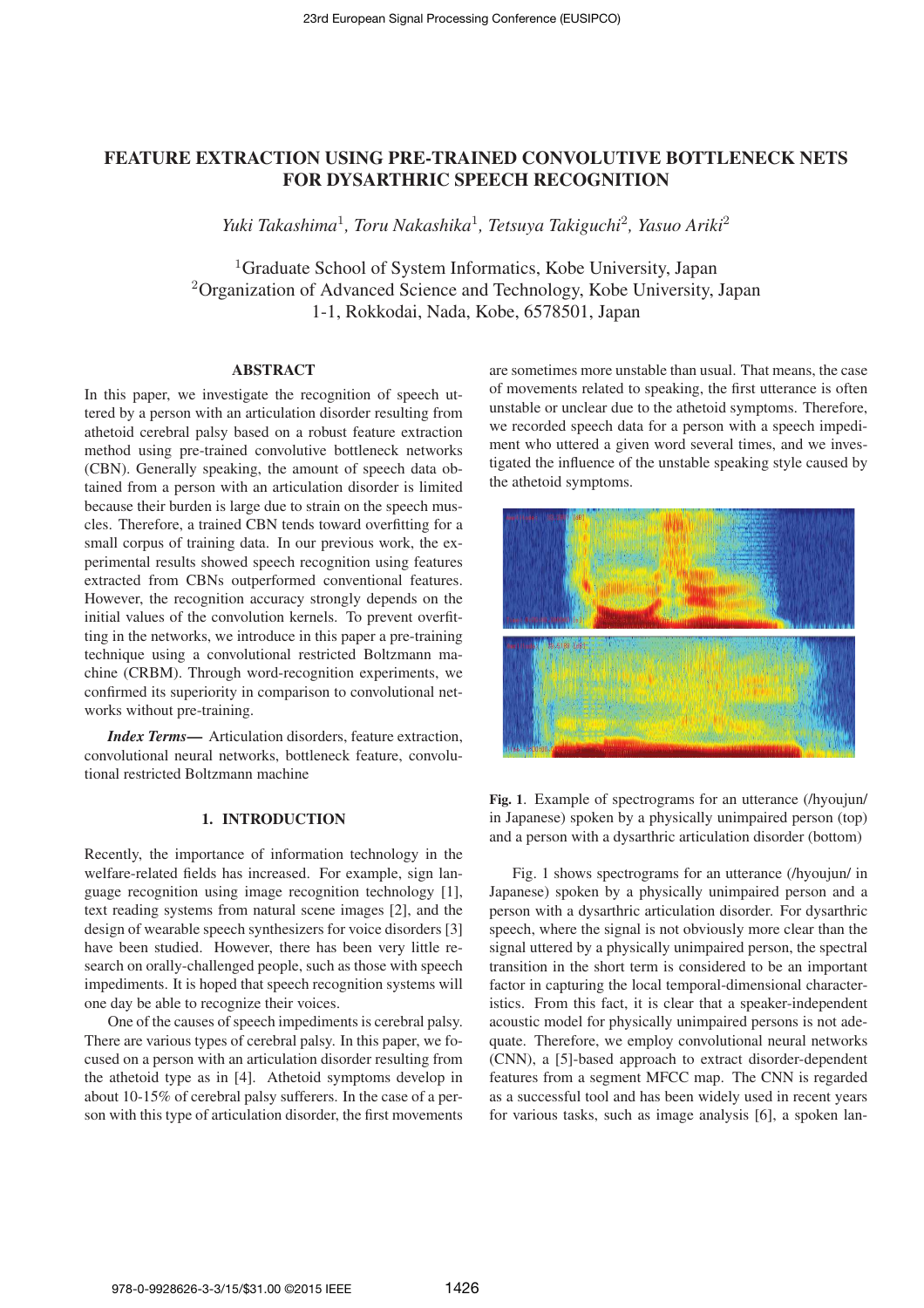guage [7], and music recognition [8]. A CNN consists of a pipeline of convolution and pooling operations followed by a multi-layer perceptron. Thanks to the convolution and pooling operations, we can train the CNN robustly to deal with the small local fluctuations associated with articulation disorders. Furthermore, we expect that the CNN extracts specific features associated with the articulation disorder that we are targeting when we train the networks using only the speech data of the articulation disorder.

In this paper, we used convolutive bottleneck networks (CBN [9]), which are an extension of CNNs, to extract disorder-specific features. CBNs stack a bottleneck layer, where the number of units is extremely small compared with the adjacent layers, following the CNN layers. Due to the bottleneck layer having a small number of units, it is expected that it can aggregate the propagated information and extract fundamental features included in an input map [10]. However, the features extracted using CBNs are sometimes inferior to conventional features, such as MFCC.

The amount of speech data obtained from a person with an articulation disorder is limited because their burden is large due to the strain placed on their speech muscles. Although the degree of difficulty experienced by such people when they speak varies depending on the person, uttering many words is often difficult for most. Therefore, the amount of recordable speech data is limited, and the trained CBNs tend to overfit. In this paper, we show the effectiveness of pre-training using Convolutional restricted Boltzmann machines (CRBM [11]) through our experiments. Recently, deep learning is researched widely by developing a fast learning algorithm for a deep belief network (DBN [12]). The DBN is a multilayer generative model that is composed of a restricted Boltzmann machine (RBM), and neural networks based on a DBN have been improving in performance dramatically. We expect that CNN can be trained efficiently using a CRBM based on a RBM that deals with two-dimensional acoustic features.

#### 2. CONVOLUTIONAL BOTTLENECK NETWORKS

#### 2.1. Convolutional neural networks

#### *2.1.1. Convolutional layer*

Assuming that we have a two-dimensional input feature map  $\mathbf{x} \in \mathbb{R}^{N_n^{\Sigma} \times N_m^x}$  and a convolutive filter  $\mathbf{w}^k \in \mathbb{R}^{N_n^w \times N_m^w}$ , the output of a convolutive operation  $h = x * w$  also becomes a two-dimensional feature with the size of  $N_n^h \times N_m^h(N_n^h \equiv$  $N_n^x - N_n^w + 1$  and vice versa). CNN generally have a number of such filters  $\{w_1, \dots, w_L\}$  in a convolutive layer, and feeds an input x using each filter to create the corresponding outputs  ${\bf h}_1, \cdots, {\bf h}_L$ , which is referred to as a feature map.

Given all of the feature maps in the  $(k - 1)$ th layer  $\{h_1^{k-1}, \cdots, h_i^{k-1}, \cdots, h_I^{k-1}\}$ , the *j*th feature map  $h_j^k \in$  $\mathbb{R}^{N_h^{h^k} \times N_m^{h^k}}$  in the kth (convolution) layer can be calculated as

$$
\mathbf{h}_j^k = \text{sigm}\left(\sum_i^I \mathbf{w}_{j,i}^k \ast \mathbf{h}_i^{k-1} + b_j^k \mathbf{E}\right),\tag{1}
$$

where  $\boldsymbol{w}_{j,i}^k$  and  $b_j^k$  indicate a predictable filter from the *i*th feature map in the  $(k - 1)$ th layer to the jth map in the kth layer and a bias map of the *j*th map in the  $k$ th layer, respectively. E denotes a matrix whose elements are 1. In this paper, we used an element-wise sigmoid sunction for the activation function as follows:

$$
sign(\mathbf{x}) = \frac{1}{1 + e^{-\mathbf{x}}},\tag{2}
$$

where the fraction bar indicates element-wise division.

Each unit in a convolution layer is connected to the units in the corresponding local area of size  $N_m^w \times N_m^w$  in the previous layer (local receptive field). In other words, the convolution layer in CNN capture local patterns in an input map using various filters.

### *2.1.2. Pooling layer*

Followed by the convolution layer, a pooling procedure is generally used in CNN, creating what is called a pooling layer. Each unit in the pooling layer aggregates responses in the local subregion  $B(M \times M)$  in the previous convolution layer. As a result, a feature map in the pooling layer has the size of  $N_n^h/M \times N_m^h/M$ . We use average-pooling in this paper.

This pooling process enables the network to ignore small position shifts of a key point in the input feature map since it aggregates information in the local area.

#### 2.2. Architecture of CBN

Convolutional bottleneck networks (CBN) consist of an input layer, convolution layer and pooling layer pairs, fullyconnected MLPs (multi-layer perceptrons) with a bottleneck structure, and an output layer in the order shown in Fig. 2. In our approach, the CBN receives a mel map (two-dimensional acoustic features in time-melfrequency) and outputs 54 phone labels. We give 15 feature maps with the  $7 \times 11$  kernel to convolution layer. In the pooling layer, previous feature map is contracted one third. The MLP shown in Fig. 2 stacks three layers (m1, m2 , m3), where we give 108 units, 30 bottleneck units, and 108 units in each layer, each respectively. Since the bottleneck layer has reduced the number of units for the adjacent layers, we can expect that each unit in the bottleneck layer aggregates information and behaves as a compact feature descriptor that represents an input with a small number of bases.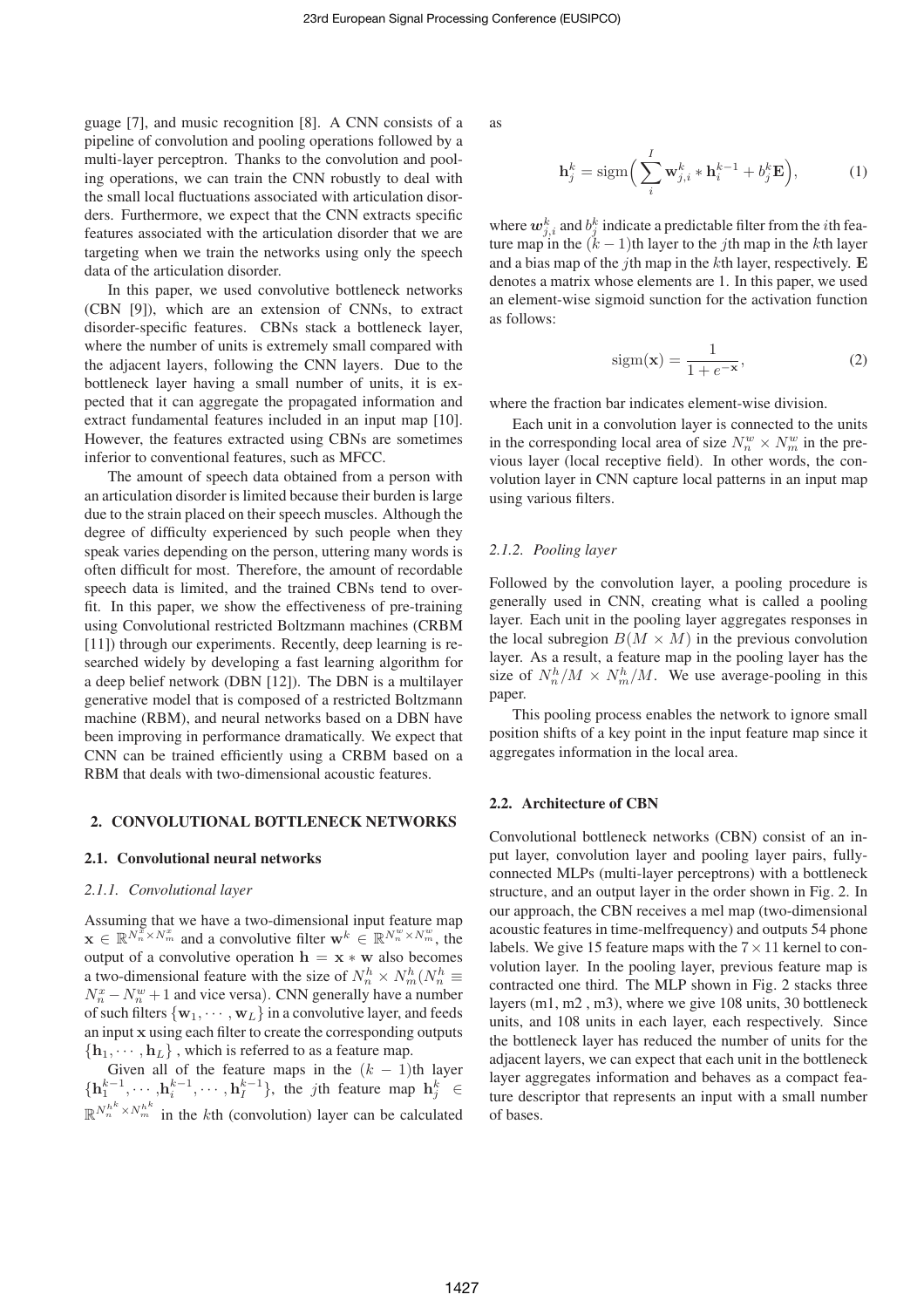

Fig. 2. Convolutive Bottleneck Networks (CBN)

#### 2.3. Bottleneck feature extraction

First, we prepare the input features for training CBN from a speech signal. After calculating short-term mel spectra from the signal, we obtain mel maps by dividing the mel spectra into segments with several frames (13 frames in our experiments) allowing overlaps. For the output units of the CBN, we use phone binary labels that correspond to the input mel-map. The parameters of the CBN are trained by back-propagation with stochastic gradient descent, starting from random values. The bottleneck (BN) features in the trained CBN are then used in the training of a GMM-HMM for speech recognition.

In the test stage, we extract features using the CBN, which feed the mel maps obtained from test data and tries to produce the appropriate phone labels in the output layer. Again, we use the BN features in the middle layer, where it is considered that information in the input data is aggregated. Finally, the system recognizes dysarthric speech by feeding the extracted BN features into HMMs.

## 3. PRE-TRAINING OF CBN

## 3.1. RBM

A restricted Boltzmann machine (RBM) is an undirected graphical model that defines the distribution of visible unit with binary hidden units, the probabilistic semantics and the energy function as follows:

$$
P(\boldsymbol{v}, \boldsymbol{h}) = \frac{1}{Z} \exp\Big(-E(\boldsymbol{v}, \boldsymbol{h})\Big),\tag{3}
$$

$$
E_{\text{RBM}}(\boldsymbol{v}, \boldsymbol{h}) = -\sum_{i,j} v_i W_{ij} h_j - \sum_j c_j h_j - \sum_i b_i v_i, \quad (4)
$$

where Z is a normalization constant,  $v \in \mathbb{R}^{I \times 1}$  denotes binary visible states, and  $h \in \mathbb{R}^{J \times 1}$  denotes binary hidden states.  $i$  and  $j$  are the index of the number of visible units and hidden units, respectively.  $b_i$  and  $c_j$  are biases of visible and hidden units, respectively. An RBM was originally introduced as a method of representing binary valued data (Bernoulli-Bernoulli RBM; BB-RBM), and it later came to be used to deal with real-valued data known as a Gaussian-Bernoulli RBM (GB-RBM). The GB-RBM is further developed to Improved Gaussian-Bernoulli RBM (IGB-RBM [13]). The conditional probability of a BB-RBM can be written as follows:

$$
P(h_j = 1|\mathbf{v}) = \text{sigm}\Big(\sum_i W_{ij} v_i + c_j\Big),\tag{5}
$$

$$
P(v_i = 1 | \mathbf{h}) = \text{sigm} \left( \sum_j W_{ij} h_j + b_i \right). \tag{6}
$$

#### 3.2. CRBM

A Convolutional restricted Boltzmann machine (CRBM) is a probabilistic energy based model that has two layers. The difference between the standard RBM and the CRBM is that the input data of the former is a 2-D feature map against the form of vector of the latter. When the visible units are realvalued and the hidden feature map consists of binary units, the model is called a Gaussian-Bernoulli CRBM. Furthermore, when considering the variance of visible units, we call the model Improved Gaussian-Bernoulli CRBM (IGB-CRBM). The energy function of an IGB-CRBM is defined as follows:

$$
E_{\text{CRBM}}(\mathbf{v}, \mathbf{h}) = \frac{1}{2\sigma^2} \sum_{i,j} (v_{i,j} - b)^2
$$

$$
- \sum_{k=1}^{K} \sum_{i,j} h_{i,j}^k \left( \frac{1}{\sigma^2} (\tilde{\mathbf{W}}^k * \mathbf{v})_{i,j} + c_k \right), \quad (7)
$$

where  $v \in \mathbb{R}^{N_n^v \times N_m^v}$  denotes the visible nodes, and  $h \in$  $\mathbb{R}^{N_n^h \times N_m^h \times K}$  denotes the hidden nodes of K groups. b and  $c_k$  are biases of visible and k-th hidden units, and  $\sigma$  is the standard deviation associated with a Gaussian visible unit  $v$ . The visible nodes and hidden nodes are related by the weight matrix  $W^k \in \mathbb{R}^{N_n^w \times N_m^w}$  that represents the connection between the visible units and the hidden units in the  $k$ -th group.  $(N_n^v, N_m^v)$ ,  $(N_n^h, N_m^h)$  and  $(N_n^w, N_m^w)$  refer to the size of visible layer, hidden layer and weight matrix, respectively. We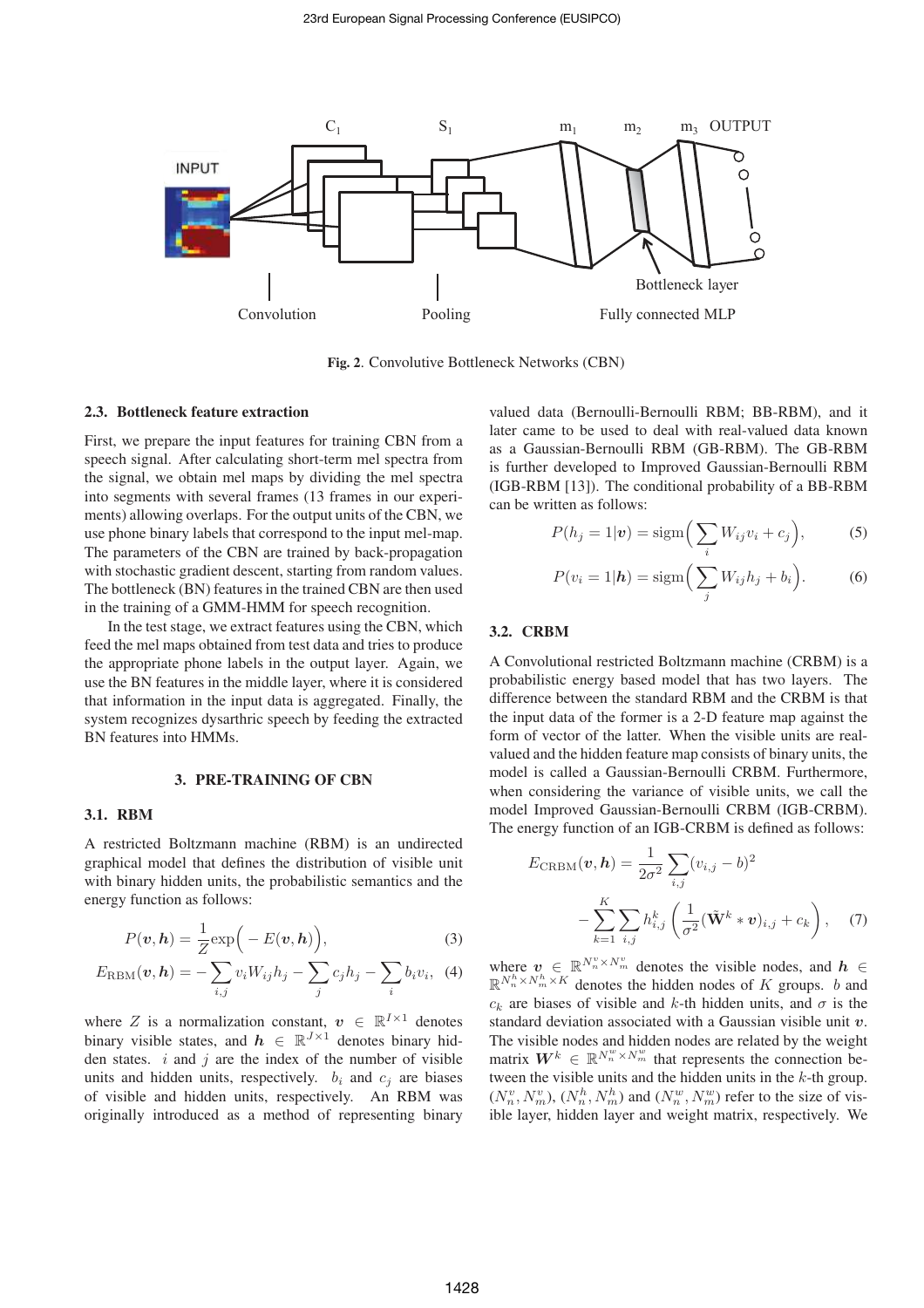define  $\tilde{W}^k$  as the filter matrix  $W^k$  flipped horizontally and vertically.

The conditional probabilities of an IGB-CRBM can be written as follows:

$$
P(\mathbf{v}|\mathbf{h}) = \mathcal{N}\Big(\mathbf{v}; \sum_{k} \mathbf{W}^{k} * \mathbf{h}^{k} + b\mathbf{E}, \sigma^{2}\mathbf{E}\Big), \qquad (8)
$$

$$
P(h_{i,j}^k = 1|\mathbf{v}) = \text{sigm}\Big((\tilde{\mathbf{W}}^k * \mathbf{v})_{i,j} + c_k\Big),\qquad(9)
$$

where  $N(\cdot|\mu, \sigma^2)$  denotes the Gaussian probability density function with mean  $\mu$  and variance  $\sigma^2$ . In the rest of paper, we call the IGB-CRBM the CRBM simply.

Given a training data set  $\{v^{(n)}\}_{n=1}^N$ , the CRBM parameter is estimated to maximize the log-likelihood of the CRBM  $\mathcal{L} = \log \prod_n P(\mathbf{v}^{(n)})$ . The gradient of this log-likelihood with respective to  $\theta$  is written as

$$
\frac{\partial \log P(\mathbf{v}^{(n)})}{\partial \theta} = \left\langle \frac{\partial E_{\text{CRBM}}(\mathbf{v}^{(n)}, \mathbf{h})}{\partial \theta} \right\rangle_{\text{data}} + \left\langle \frac{\partial E_{\text{CRBM}}(\mathbf{v}, \mathbf{h})}{\partial \theta} \right\rangle_{\text{model}}, \quad (10)
$$

where  $\langle \cdot \rangle_{\text{data}}$  and  $\langle \cdot \rangle_{\text{model}}$  indicate expectations of input data and the inner model, respectively. However, it is usually difficult to compute the second term in Eq. (10), we use Contrastive Divergence [12]. Each parameter is updated using stochastic gradient descent (SGD) from Eq. (10).

# 3.3. Pre-training

In a deep network, error signals become weaker as they are backpropagated, especially for the first layer's units. In a CBN, that corresponds to a convolution layer and the convolutional kernel is affected considerably by the initial values. Therefore, the recognition accuracy also depends on the initial values of the convolution kernels. In order to avoid this problem, we propose pre-training using a CRBM. First, we train the CRBM parameters. Then, we copy these weights  $W^k$  as the initial values of convolution weights  $\mathbf{w}_{k, \text{input}}^l$  in the *lth layer*, where  $input$  is an input feature. Finally, we fine-tune CBN using backpropagation. We expect that this approach will result in efficient learning.

## 4. EXPERIMENTAL EVALUATION

#### 4.1. Experimental conditions

Our feature extraction method was evaluated on a wordrecognition task for one male with an articulation disorder. We recorded 216 words included in the ATR Japanese speech database [14], repeating each word three times. The utterance signal was sampled at 16 kHz and windowed with a 25-msec Hamming window every 10 msec. Then we clipped each utterance manually. In our experiments, the first utterances of each word were used for evaluation, and the other utterances

(the 2nd through 5th utterances) were used for the training of both the CBN and acoustic models. We prepare a mel map by merging mel spectra into a 2D feature with 13 frames. We used the HMMs (54 context-independent phones) with 5 states and 8 Gaussian mixtures for the acoustic model. We trained and evaluated a CBN that has 30 units in the bottleneck (BN) layer.

In the pre-training, the number of feature maps and the kernel size of the CRBM were set to 15 and  $7 \times 11$ , respectively (the same as the CBN parameters). We used the same dataset described above for the training of the CRBM. A feature map consisted of 28 frames. We iterated batch-based training with 50 feature maps in a mini-batch. The learning rate was set to 0.001 for the first few epochs, and then changed to 0.0001. Furthermore, the variance of visible units  $\sigma^2$  was set to the average of the variance calculated from the input maps, and the hidden feature map's bias was fixed at -4 at first [15], and few epochs later, learned.

# 4.2. Recognition results using speaker-independent HMMs for physically unimpaired persons

At the beginning, we evaluated the recognition experiment using a speaker-independent acoustic model for physically unimpaired persons included in Julius [16]. The test dataset was the same as that mentioned in 4.1. The acoustic model consisted of a triphone HMM set with 25 dimensional MFCC features (12-order MFCCs, their delta, and energy) and 16 mixture components for each state. Each HMM had three states and three self-loops.

The obtained recognition accuracy was only 24.07%. Based on these results, it is clear that a speaker-dependent model and a robust feature are necessary for speech recognition of a person with an articulation disorder.

#### 4.3. Results and discussion

First, we investigated the influence of randomness, where the convolution kernel is randomly initialized each time. Fig. 3 shows the average accuracy for five different initializations. The maximum recognition accuracy with the random initial kernel was 84.26% and the variance of accuracy was 5.37.

Next, we showed the effectiveness of pre-training. We obtained the parameters of the CRBM from training data. Next, these kernels were used as the initial value of the convolution layer for the CBN and we then trained the CBN with backpropagation. The maximum recognition accuracy using pre-training was 86.11% and the variance of accuracy for 5 trials was 0.83.

Fig. 3 also shows the average accuracies of word recognition experiments comparing two CBNs with the conventional MFCC feature. An average accuracy with pre-training is 3.58% and 2.84% higher than those without pre-training and the conventional MFCC feature, respectively. This result